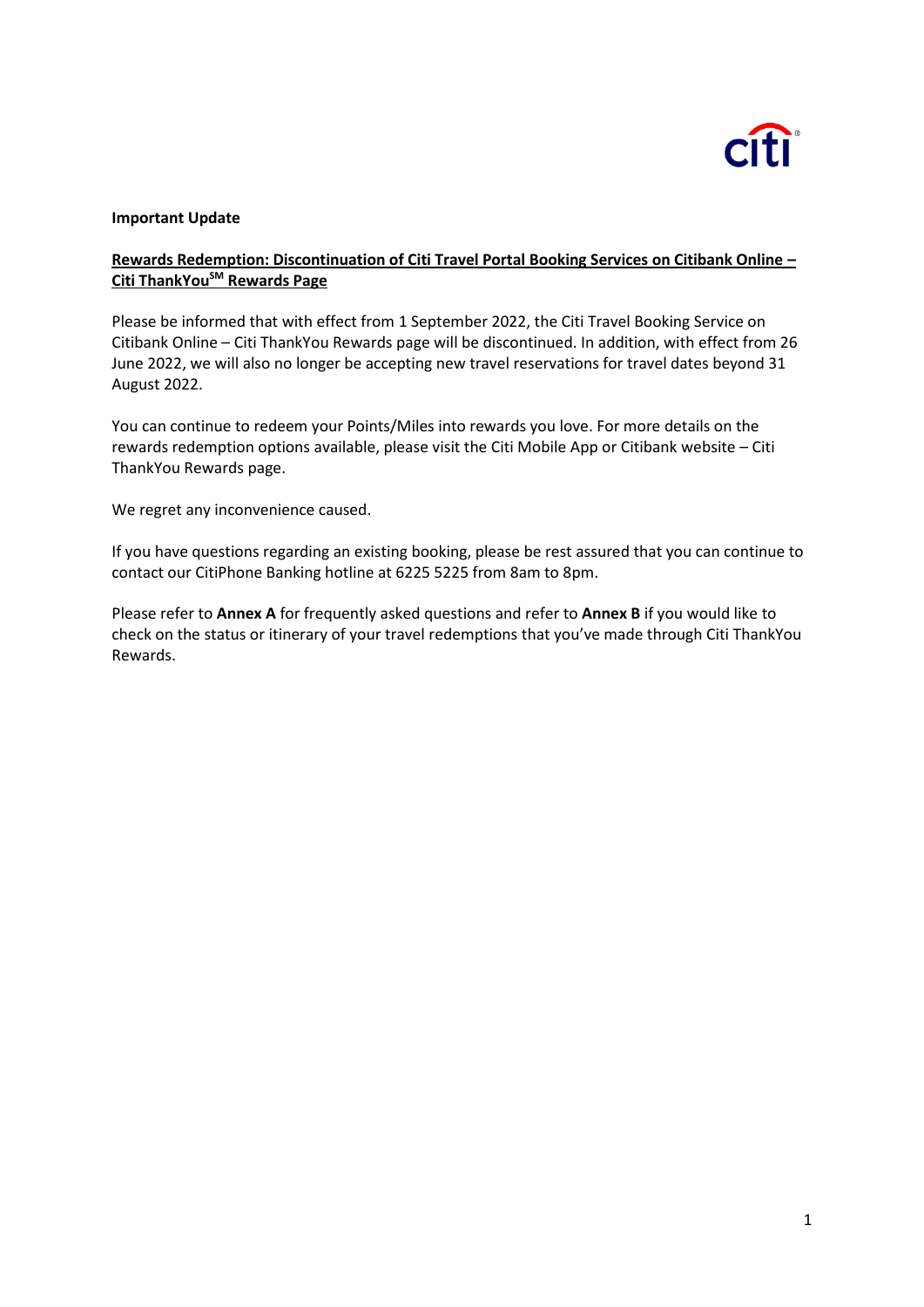## **Annex A: Frequently Asked Questions**

| S/N            | Question                                                                                                                                      | Response                                                                                                                                                                                                                                                                                                                                                             |
|----------------|-----------------------------------------------------------------------------------------------------------------------------------------------|----------------------------------------------------------------------------------------------------------------------------------------------------------------------------------------------------------------------------------------------------------------------------------------------------------------------------------------------------------------------|
| $\mathbf{1}$   | What is the last day for me to make a new travel<br>booking via the Travel Portal?                                                            | The Citi Travel Booking Service will be<br>discontinued from 1 September 2022. Effective<br>26 June 2022 you will no longer be able to book<br>new travel reservations for travel dates beyond<br>31 August 2022.                                                                                                                                                    |
| $\overline{2}$ | I need to edit/cancel an upcoming travel<br>reservation after Travel Portal is discontinued.<br>How can I do so?                              | For hotel, car, and activity bookings, you can<br>continue to log onto the Citi ThankYou Rewards<br>portal on Citibank Online to edit/cancel your<br>bookings via My Trips. Currently, you can edit/re-<br>book these reservation types as per current<br>terms until 31 August 2022. After August 31, any<br>future bookings can only be cancelled via My<br>Trips. |
|                |                                                                                                                                               | For Air Travel, contact our CitiPhone Banking<br>hotline at 6225 5225 from 8am to 8pm for<br>assistance.<br>Please note there may be a penalty or change fee<br>for travel reservation edits or cancellations. The<br>Travel Portal representative will advise you of all<br>fees for changes or cancellations when you call to<br>edit or cancel your reservation.  |
| 3              | I have an ongoing request to edit/cancel a travel<br>booking. How will I receive updates or follow up<br>after Travel Portal is discontinued? | Please be rest assured that you will continue to<br>receive updates/follow ups through your travel<br>completion.<br>If you have questions regarding an existing<br>booking, please be rest assured that you can<br>continue to contact our CitiPhone Banking<br>hotline at 6225 5225 from 8am to 8pm.                                                               |
| 4              | I have misplaced my travel reservation after<br>Travel Portal is decommissioned, how do I now<br>obtain details of my travel reservation?     | You can contact our CitiPhone Banking Hotline<br>who will transfer you to the Travel Centre                                                                                                                                                                                                                                                                          |
| 5              | I've previously booked a travel reservation, but<br>my travel completion date is after 31 August<br>2022, is my travel booking still valid?   | Yes, the travel booking is still valid.                                                                                                                                                                                                                                                                                                                              |
| 6              | Who can help me with my Travel Portal-related<br>enquiries after 31 August 2022?                                                              | Please be rest assured that you can continue to<br>contact our CitiPhone Banking hotline at 6225<br>5225 from 8am to 8pm.                                                                                                                                                                                                                                            |
|                |                                                                                                                                               | You will continue to receive support until your<br>trip completes.                                                                                                                                                                                                                                                                                                   |
| 7              | What can I still use my Points/Miles after 31<br>August 2022?                                                                                 | We offer many other options to turn your<br>Points/Miles into rewards you would love.<br>To explore more, visit the Citi Mobile App or Citi<br>ThankYou Rewards website.                                                                                                                                                                                             |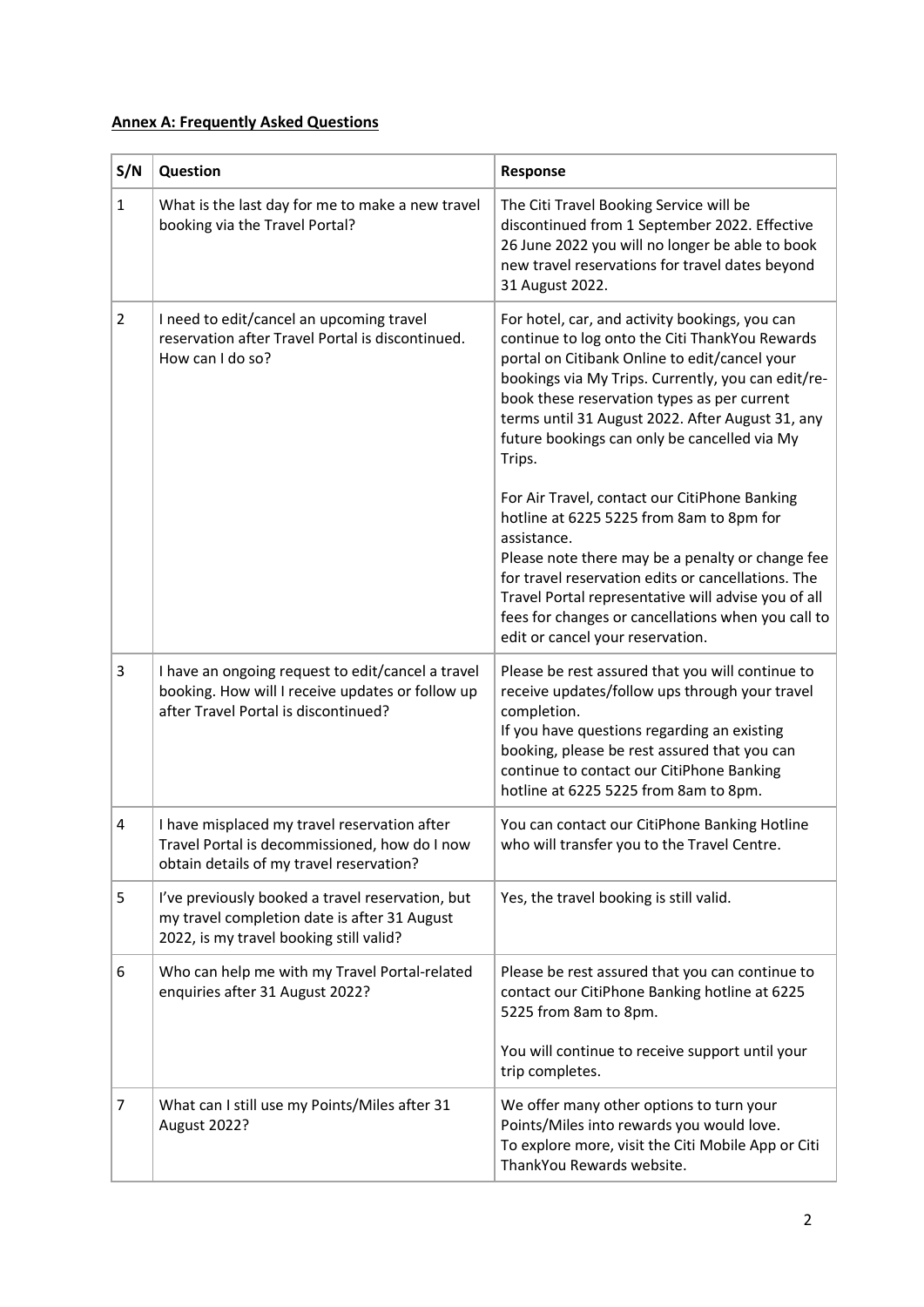### **Annex B: How to check on the status or itinerary of your travel redemptions on Citi ThankYou Rewards**

| Step 1: Go to www.citibank.com.sg |  |  |
|-----------------------------------|--|--|
|-----------------------------------|--|--|



Step 2: Select "Rewards & Offers"

| citibank                                                  |                                                                                                                 |                                                                                                                         |                            |                                                                    |
|-----------------------------------------------------------|-----------------------------------------------------------------------------------------------------------------|-------------------------------------------------------------------------------------------------------------------------|----------------------------|--------------------------------------------------------------------|
| <b>Payments &amp; Transfers</b><br><b>My Citi</b>         | <b>Wealth Management</b><br><b>Services</b>                                                                     | <b>Rewards &amp; Offers</b>                                                                                             |                            | <b>Q</b> Sign Off                                                  |
| <b>Welcome to Citibank Online!</b>                        |                                                                                                                 | Last Login: 25 Jan 2022 at 4:42 PM   My Profile                                                                         | 0 Messages                 |                                                                    |
|                                                           | <b>E</b> IMPORTANT NOTICE: Authenticate your Citibank Online session securely with the Citi Mobile <sup>®</sup> |                                                                                                                         |                            | <b>QUICK TASKS</b>                                                 |
| set up the Citi Mobile® Token on your first login.        | If you do not have the Citi Mobile® App, download the app on your mobile phone and you will be guided to        | Token. Set it up by tapping on 'Manage Citi Mobile Token' under Profile & Settings in the Citi Mobile <sup>®</sup> App. |                            | What would you like to do?<br>(\$) Pay Bills<br>(+) Transfer Funds |
|                                                           |                                                                                                                 | Nickname your Account                                                                                                   | GVA Registration           | (+) View Electronic Statements<br>(+) View E-Advices               |
|                                                           |                                                                                                                 | <b>Expand All</b><br>$\rightarrow$                                                                                      | <b>Collapse All</b><br>$=$ | Review rewards balance now                                         |
| <b>Checking Accounts (1)</b>                              |                                                                                                                 |                                                                                                                         |                            | <b>FINANCIAL TOOL</b>                                              |
| <b>ACCOUNTS</b><br>$\vert - \vert$<br><b>Account Name</b> | <b>Account Type</b>                                                                                             |                                                                                                                         | Amount                     | $(*)$ FX Rates                                                     |

Step 3: Complete your OTP verification. Select which card to redeem with and select "Redeem Now" and you will be redirected to Citi ThankYou Rewards page.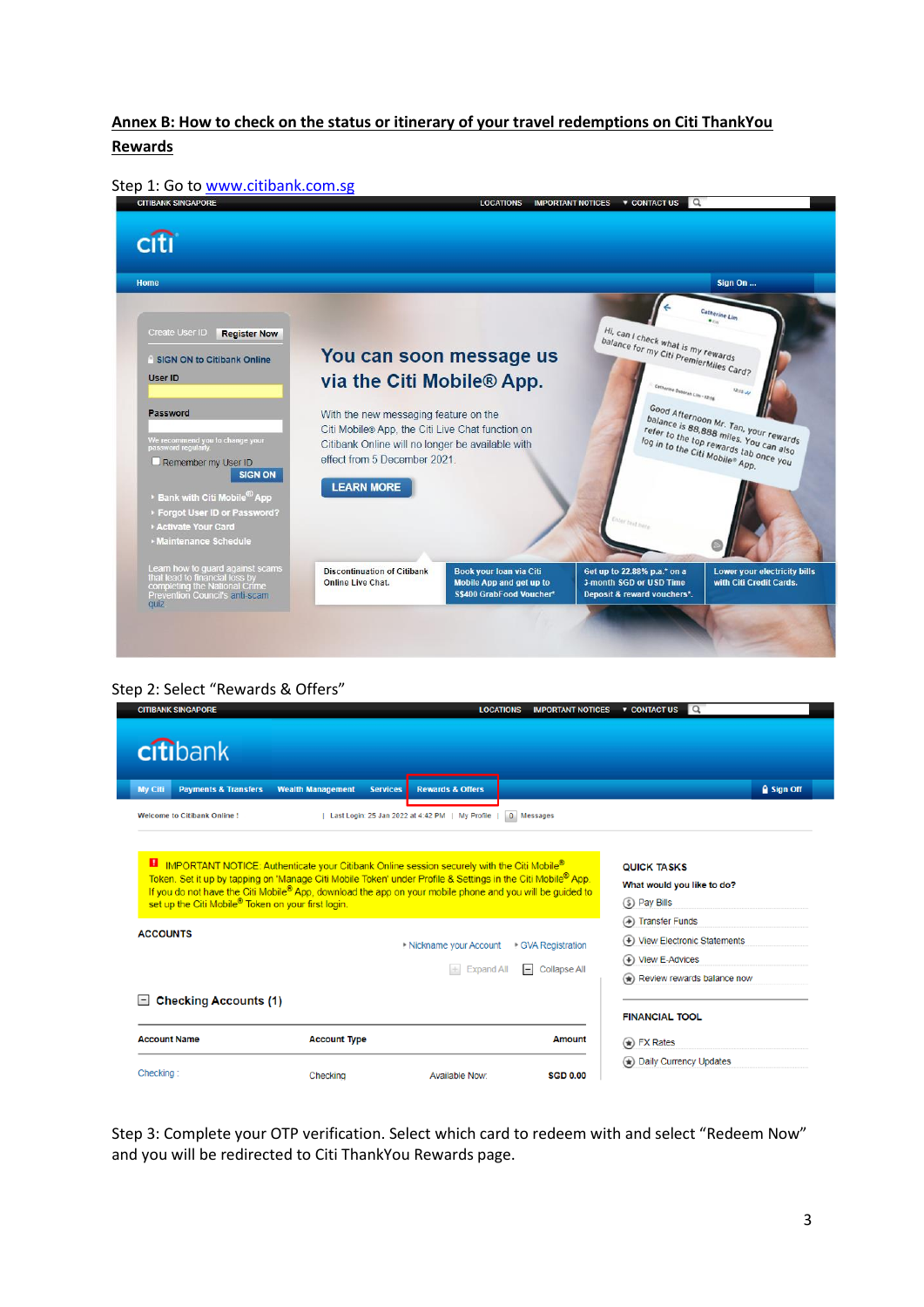#### **REWARDS & OFFERS**

**CREDIT CARD REWARDS** 

### Citi ThankYou<sup>SM</sup> Rewards Home

Reward yourself with over 300 reward choices for your selection. There is always something for the fashionistas, foodies<br>or the frequent travelers out there.

 $\boldsymbol{\mathrm{v}}$ 

Points 157,496

Discover the fresh look and feel, as well as the exciting new ways you can use your points. With Citi ThankYou<sup>SM</sup> Rewards the possibilities are endless, so start enjoying them now.

Rewards Card XXXXXXXXXXXX.



By clicking on "Redeem Now": (1) you acknowledge and understand that you will be leaving Citibank Online and<br>entering the Citi ThankYou Rewards redemption website ("Rewards Website") which is operated and managed by third<br>

#### Step 4: Hover over the main navigation and select "Travel" then "Flights".

Please select the Credit Card

| thankyou cit<br>Merchandise | Shop at Partners<br>Vouchers and Cash<br>Travel | Offers and Privileges | Search Rewards                                                          | $\vec{\mathbf{r}}$<br>Q<br>Cart | <b>Hi JINGCHUAN HUANG</b><br>o<br>157,496 Points | Sign Off |
|-----------------------------|-------------------------------------------------|-----------------------|-------------------------------------------------------------------------|---------------------------------|--------------------------------------------------|----------|
| <b>Flights</b>              | Deals                                           | Itinerary             |                                                                         |                                 |                                                  |          |
| Hotels                      | Activities                                      | Points Transfer       | <b>Rewards</b>                                                          |                                 |                                                  |          |
| Cars                        | My Trips                                        |                       | here you are.                                                           |                                 |                                                  |          |
|                             |                                                 |                       | Redeem your ThankYou® Points from anywhere and get the things you need. |                                 |                                                  |          |
|                             |                                                 |                       | <b>GET STARTED</b>                                                      |                                 |                                                  |          |
|                             |                                                 |                       |                                                                         |                                 |                                                  |          |